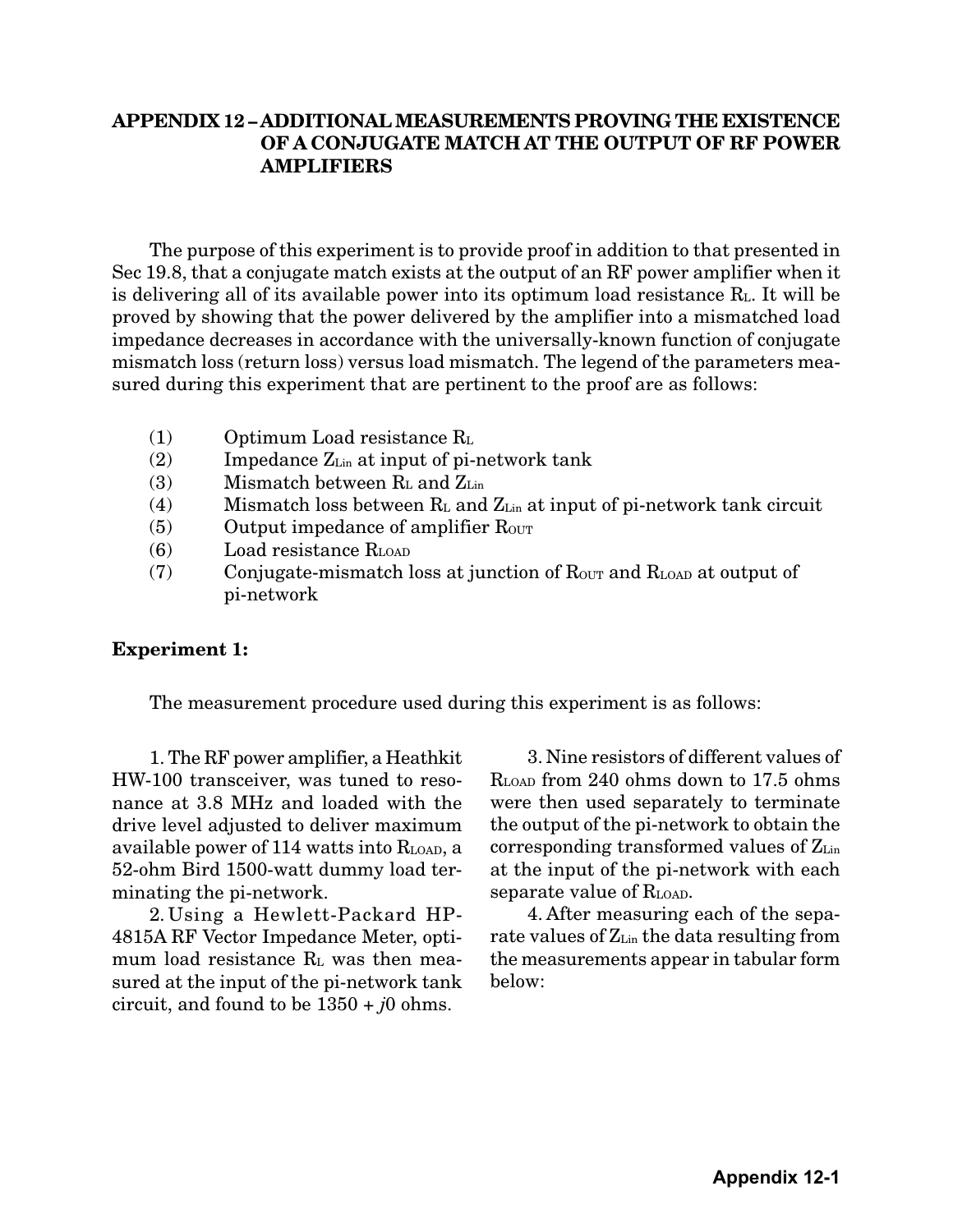| <b>TABLE</b> |  |
|--------------|--|
|--------------|--|

| MISMATCH          |                  |                               |                          | $MISMATCH ZLin$ vs $RL = 1350ohm$ | CONJUGATE MISMATCH LOSS |                         |
|-------------------|------------------|-------------------------------|--------------------------|-----------------------------------|-------------------------|-------------------------|
| RLOAD ohms        | RLOAD vs 52 ohms | $Z_{\text{Lin}}$ (polar)      | $Z_{\text{Lin}}(R + iX)$ | at input of pi-network            | At Load                 | At Input of Pi-Network† |
| 240               | 4.6:1            | $950 @ 58^{\circ}$            | $503.4 + j805.6$         | 3.74:1                            | $-2.3$ dB               | $-1.77$ dB              |
| 160               | 3.17             | $980 @ 48^\circ$              | $655.7 + j728.3$         | 2.78                              | $-1.37$                 | $-1.09$                 |
| 100               | 1.92             | $1060 @ 32^\circ$             | $898.9 + j561.7$         | 1.90                              | $-0.45$                 | $-0.44$                 |
| 83                | $1.6\,$          | 1150 $@$ 20 $^{\circ}$        | $1080 + i393.3$          | 1.48                              | $-0.24$                 | $-0.16$                 |
| $\left[52\right]$ | 1.0)             | $\left( 0 \right)$<br>1350 @  | $(1350 + i0)$            | 1.0)                              | (0.0)                   | (0.0)                   |
| 41                | 1.22             | $1580 \ @ -14^{\circ}$        | $1533 - j382.2$          | 1.34                              | $-0.04$                 | $-0.09$                 |
| 34.2              | 1.52             | $1630 \& -18^{\circ}$         | $1550 - j503.7$          | 1.45                              | $-0.19$                 | $-0.15$                 |
| 26.0              | 2.0              | $1780 \text{ @ } -32^{\circ}$ | $1509 - i943.3$          | 1.93                              | $-0.51$                 | $-0.46$                 |
| 20.6              | 2.52             | $1900 \& -41^{\circ}$         | $1433 - i1245$           | 2.39                              | $-0.90$                 | $-0.80$                 |
| 17.5              | 2.97             | $2000 \& -48^{\circ}$         | $1338 - i1486$           | 2.88                              | $-1.23$                 | $-1.16$                 |
|                   |                  |                               |                          |                                   |                         |                         |

† The numbers in the column 'At the Input of Pi-network' are not intended to imply a conjugate match exists at the input, but only to indicate the decrease of the RF pulsed energy delivered to the pi-network when the network input impedance is other than  $R_L = 1350$  ohms.

The output loading of the amplifier was initially adjusted for delivery of all the available power into a 52-ohm load to provide a reference from which to evaluate the mismatch loss encountered with various mismatched loads relative to *conjugate* mismatch loss. Accordingly, observe in Table 1 that the amplifier output is shown to be matched to  $R_{\text{LOAD}} = 52$  ohms with zero loss showing in the Conjugate Mismatch Loss column. Note also that  $resistance$   $R_{LOAD} = 52$  ohms is transformed upstream through the network to  $R_L$  = 1350 ohms at the input of the network.

Now note particularly that magnitudes of the mismatches occurring between  $R<sub>L</sub> = 1350$  and the various values of complex impedances ZLin appearing at the input of the network are nearly the same as those at the output of the network between  $R_{\text{LOAD}} = 52$  ohms and the corresponding mismatched values of RLOAD. The differences between the corresponding mismatch values at the network input relative to those at the output are principally due to losses in the real-world network, and partially to limitations of measurement accuracy. However, because

the mismatches appearing at the network input and output are correspondingly similar, the reduction in the amount of average integrated pulsed energy delivered to the pi-network tank with the various input impedances also corresponds to the mismatch losses appearing at the output of the network.

#### **Experiment 2:**

For this experiment we set a maximum reference level of output power delivered to  $R_{\text{LOAD}} = 52$  ohms at each of five different power levels. The values of RLin appearing at the input of the network were measured at each reference power level for each of the three loads shown in Table 2. Leaving the tuning and loading controls of the amplifier undisturbed after setting the reference level at each power level, RLOAD is changed to provide separate mismatches of 2:1 and 3:1 at the output. Then the network input impedance ZLin, and the output power delivered to each mismatched load, respectively, were measured.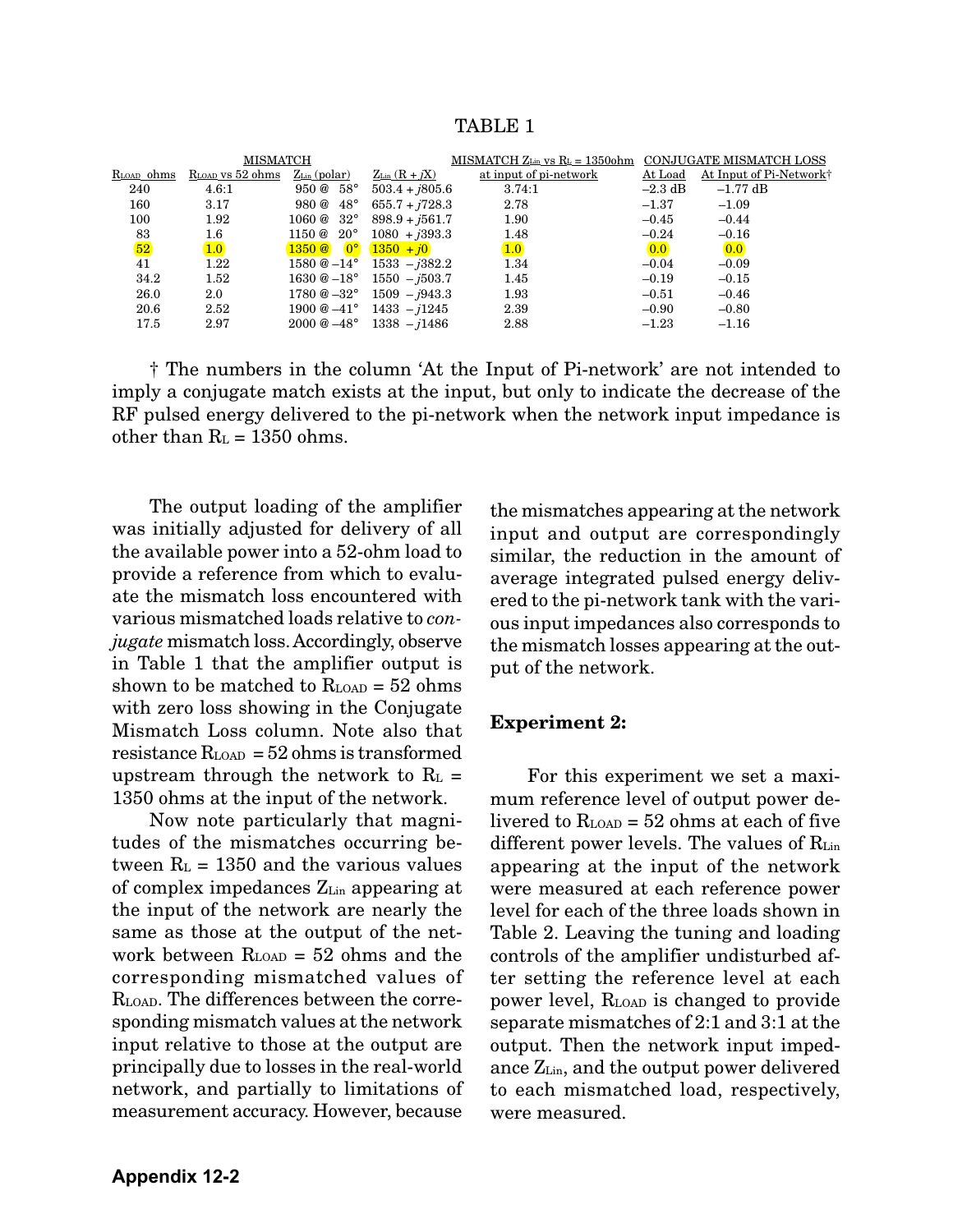| <b>NOMINAL</b><br><b>OUTPUT</b> | RLOAD | <b>MEASURED</b><br>$Z_{\rm in}$ | MISMATCH<br>AT LOAD | <b>MISMATCH</b><br>AT PI INPUT | <b>POWER</b><br>OUT | <b>CONJUGATE</b><br><b>MISMATCH LOSS</b> | <b>IDEAL CONJUGATE</b><br><b>MISMATCH LOSS:</b> |
|---------------------------------|-------|---------------------------------|---------------------|--------------------------------|---------------------|------------------------------------------|-------------------------------------------------|
| 100 watts                       | 52    | $1500 + j0$                     | 1:1                 | 1:1                            | 95.9 ref            | $0.0 \text{ dB}$                         | $0.0 \text{ dB}$                                |
|                                 | 26    | 1509.6 - j980.4                 | 2.0                 | 1.79                           | 80.0                | $-0.78$                                  | $-0.51$                                         |
|                                 | 17.5  | 1271.3 - j1412                  | 2.97                | 2.7                            | 59.2                | $-2.09$                                  | $-1.23$                                         |
| 75                              | 52    | $2100 + j0$                     | 1:1                 | 1:1                            | 71.7 ref            | $0.0\,$                                  | $0.0\,$                                         |
|                                 | 26    | $1677 - j1089$                  | 2.0                 | 1.85                           | 60.1                | $-0.77$                                  | $-0.51$                                         |
|                                 | 17.5  | $1312 - j1509$                  | 2.97                | 2.68                           | 45.6                | $-1.96$                                  | $-1.23$                                         |
| 50                              | 52    | $2850 - j0$                     | 1:1                 | 1:1                            | 48.8 ref            | $0.0\,$                                  | 0.0                                             |
|                                 | 26    | $1951 - j1219$                  | $2.0\,$             | 1.88                           | 38.8                | $-1.0$                                   | $-0.51$                                         |
|                                 | 17.5  | $1472 - j1635$                  | 2.97                | 2.72                           | 31.2                | $-1.94$                                  | $-1.23$                                         |
| 25                              | 52    | $5100 + j0$                     | 1:1                 | 1:1                            | $20.2$ ref          | $0.0\,$                                  | $0.0\,$                                         |
|                                 | 26    | $3380 - j1505$                  | $2.0\,$             | $1.72\,$                       | 16.8                | $-0.80$                                  | $-0.51$                                         |
|                                 | 17.5  | $2409 - i1951$                  | 2.97                | 2.50                           | 14.7                | $-1.38$                                  | $-1.23$                                         |
| 20                              | 52    | $5600 + j0$                     | 1:1                 | 1:1                            | 17.7 ref            | $0.0\,$                                  | $0.0\,$                                         |
|                                 | 26    | $3472 - j1546$                  | $2.0\,$             | $1.8\,$                        | 4.9                 | $-0.75$                                  | $-0.51$                                         |
|                                 | 17.5  | $2451 - j2057$                  | 2.97                | 2.65                           | 11.1                | $-2.01$                                  | $-1.23$                                         |

### TABLE 2

‡ The ideal conjugate-mismatch loss assumes lossless components in the pi-network. The difference between 'conjugate mismatch loss' and 'ideal conjugate mismatch loss' is the result of the inherent loss in the network.

Now comes the revealing part. Examination of the tabular data in Table 2 reveals that the decrease in power delivered to RLOAD is directly proportional to the loss resulting from the conjugate mismatch between loads ZLin at the input of the pi-network and the corresponding amounts of average integrated power delivered by the source at each power level.

### **Experiment 3:**

The purpose of this experiment is to measure the decrease in power delivered by the amplifier to various *complex*-impedance loads with specific degrees of mismatch, to show again that the decrease in power due to mismatch conforms to the function of *conjugate mismatch loss* (return loss) versus load mismatch. The impedances which presented specific mismatches to the output of the amplifier were obtained using a T-network antenna tuner terminated in a load of 50 + *j*0 ohms. The network was first adjusted to obtain a one-to-one input-output ratio to yield a 50 + *j*0 ohm resistance at the input to provide a matched impedance reference. The network was then re-adjusted to provide various complex impedances at the input that yield specific desired values of load mismatch at the output of the amplifier for the measurements of power delivered through the mismatches to the 50-ohm load terminating the tuner. The power delivered to the 50-ohm load terminating the tuner was determined by measuring the load voltage with a Hewlett-Packard HP-8405A RF Vector Voltmeter, and calculating the power using the measured resistance of the load. The resistance of the load was measured with a Hewlett-Packard HP-4815A RF Vector Impedance Meter.